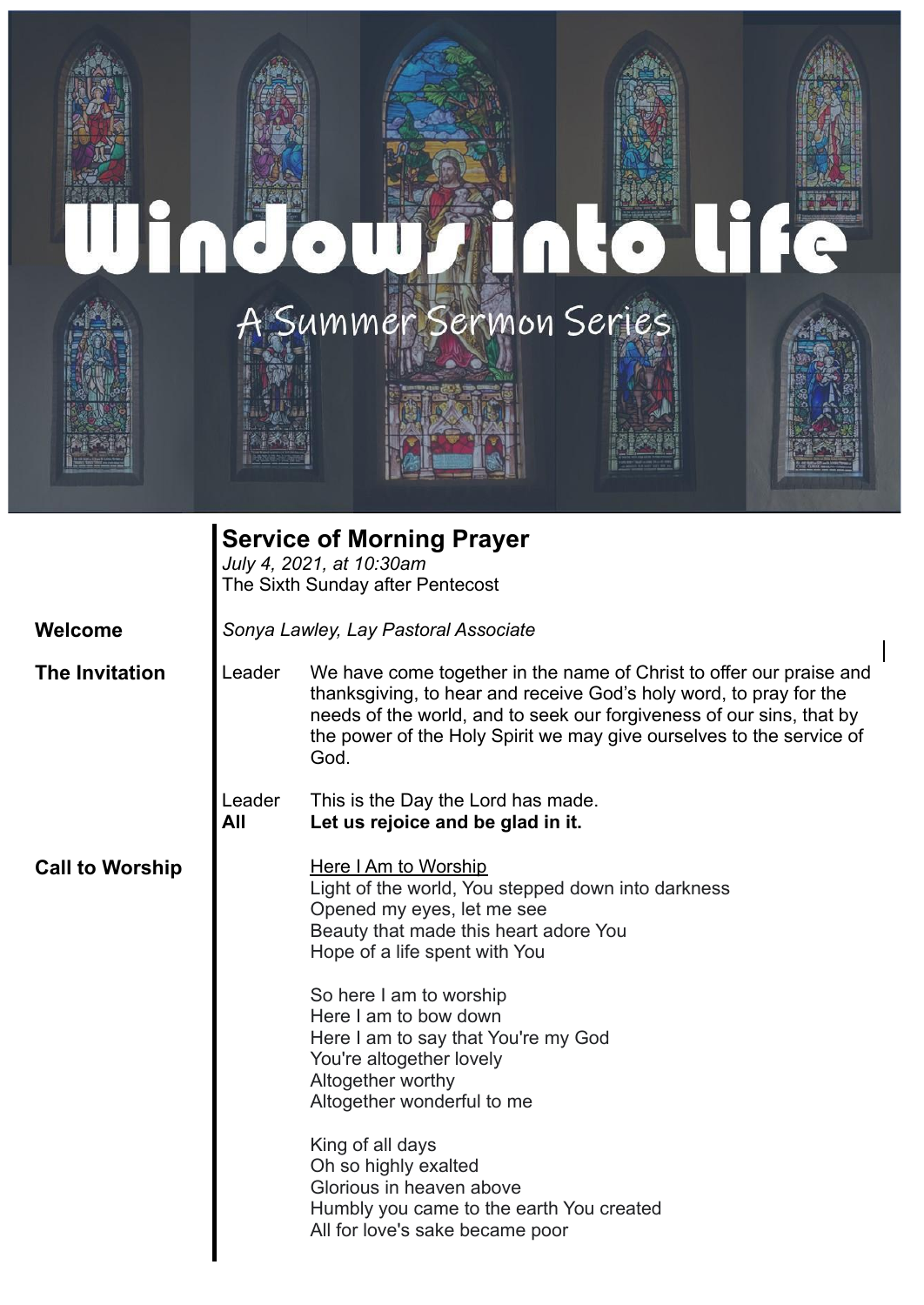|                       |               | So here I am to worship<br>Here I am to bow down<br>Here I am to say that You're my God<br>You're altogether lovely<br>Altogether worthy<br>Altogether wonderful to me                                                                                                                                                                                                                                    |
|-----------------------|---------------|-----------------------------------------------------------------------------------------------------------------------------------------------------------------------------------------------------------------------------------------------------------------------------------------------------------------------------------------------------------------------------------------------------------|
|                       |               | I'll never know how much it cost to see my sin upon that cross<br>I'll never know how much it cost to see my sin upon that cross<br>I'll never know how much it cost to see my sin upon that cross<br>I'll never know how much it cost to see my sin upon that cross                                                                                                                                      |
|                       |               | Here I am to worship<br>Here I am to bow down<br>Here I am to say that You're my God<br>You're altogether lovely<br>Altogether worthy<br>Altogether wonderful to me                                                                                                                                                                                                                                       |
|                       |               | You're altogether lovely<br>Altogether worthy<br>Altogether wonderful to me                                                                                                                                                                                                                                                                                                                               |
| <b>The Confession</b> | Leader        | Scripture reminds us that, though we are redeemed and forgiven as<br>God's people, we still sin and fall short of God's glory. We need to<br>confess our failures, knowing that the Lord Jesus died for us and<br>intercedes for us before the Father. Let us draw near to God, who<br>freely forgives through his infinite goodness and mercy, and pray to<br>him with sincerity and confidence.         |
|                       | All           | Most merciful God, Father of our Lord Jesus Christ, we confess<br>that we have sinned in thought, word and deed. We have not<br>loved you with our whole heart. We have not loved our<br>neighbours as ourselves. In your mercy forgive what we have<br>been, help us to mend what we are, and direct what we shall be;<br>that we may do justly, love mercy, and walk humbly with you,<br>our God. Amen. |
|                       | Leader<br>All | May almighty God have mercy on us, forgive us our sins, and<br>bring us to everlasting life, through Jesus Christ our Lord.<br>Amen                                                                                                                                                                                                                                                                       |
|                       | Leader<br>All | O Lord, open up our hearts;<br>And we will praise your holy name.                                                                                                                                                                                                                                                                                                                                         |
|                       | Leader<br>All | O God, be quick to save us;<br>O Lord, do not wait to help us.                                                                                                                                                                                                                                                                                                                                            |
|                       | Leader<br>All | Glory be to the Father, and to the Son, and to the Holy Spirit;<br>As it was in the beginning, is now, and ever shall be, world<br>without end. Amen.                                                                                                                                                                                                                                                     |
|                       | Leader<br>All | Let us praise the Lord;<br>We do with all our heart.                                                                                                                                                                                                                                                                                                                                                      |
|                       |               |                                                                                                                                                                                                                                                                                                                                                                                                           |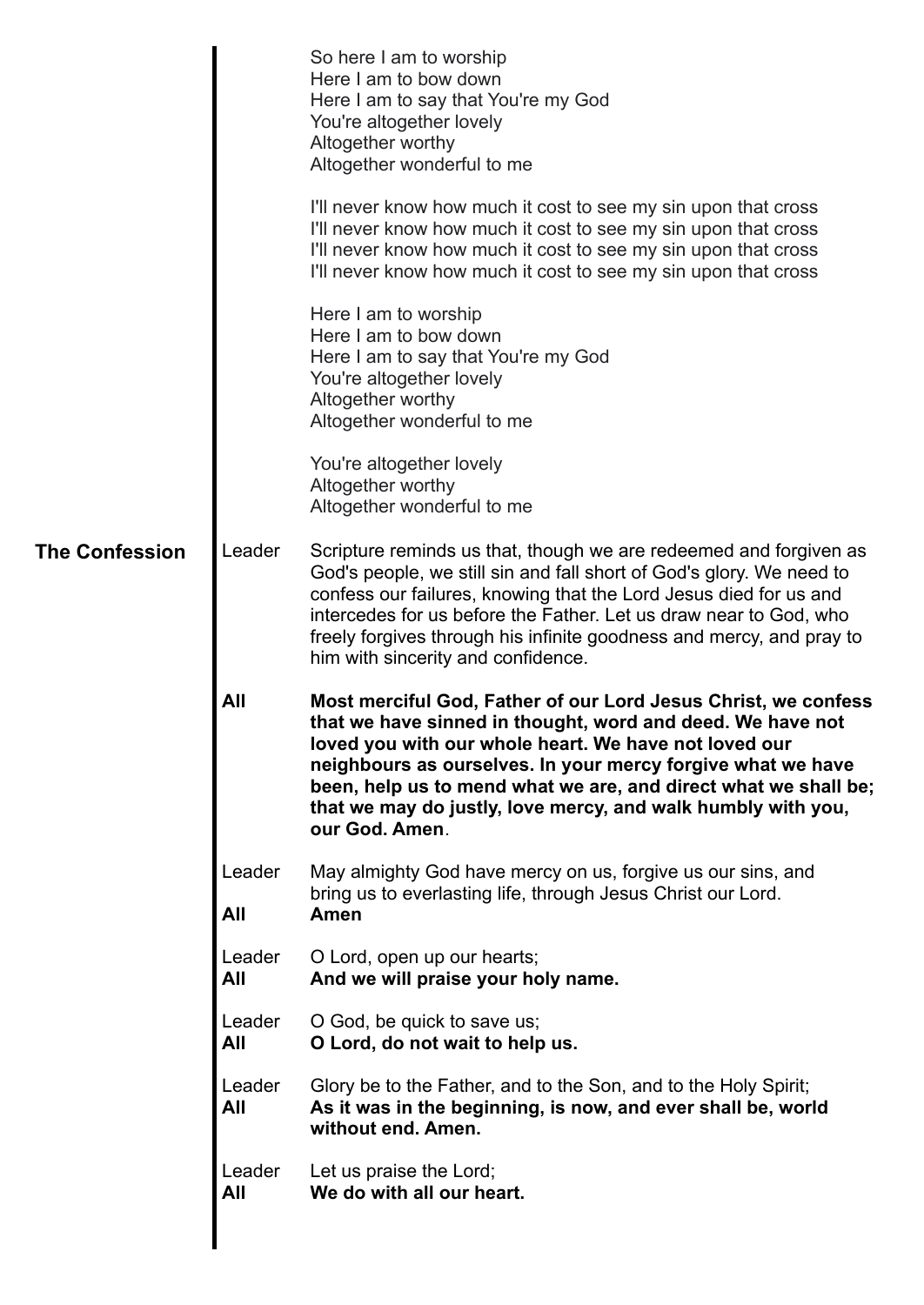| <b>Proclamation of</b><br>the Word |                                                                                                                                                                                                                                                                                                                                                                                                                                                                                                                                                                                                                                                                                                                                                                                                                                                                                                                                                                                                                                                                                                                                                                                                                                                                                                                                                                                                                                                    |  |  |
|------------------------------------|----------------------------------------------------------------------------------------------------------------------------------------------------------------------------------------------------------------------------------------------------------------------------------------------------------------------------------------------------------------------------------------------------------------------------------------------------------------------------------------------------------------------------------------------------------------------------------------------------------------------------------------------------------------------------------------------------------------------------------------------------------------------------------------------------------------------------------------------------------------------------------------------------------------------------------------------------------------------------------------------------------------------------------------------------------------------------------------------------------------------------------------------------------------------------------------------------------------------------------------------------------------------------------------------------------------------------------------------------------------------------------------------------------------------------------------------------|--|--|
| <b>Psalm</b>                       | A reading from Psalm 28;                                                                                                                                                                                                                                                                                                                                                                                                                                                                                                                                                                                                                                                                                                                                                                                                                                                                                                                                                                                                                                                                                                                                                                                                                                                                                                                                                                                                                           |  |  |
|                                    | <sup>1</sup> To you, Lord, I call;<br>you are my Rock,<br>do not turn a deaf ear to me.<br>For if you remain silent,<br>I shall be like those who go down to the pit.<br><sup>2</sup> Hear my cry for mercy<br>as I call to you for help,<br>as I lift up my hands<br>towards your Most Holy Place.<br><sup>3</sup> Do not drag me away with the wicked,<br>with those who do evil,<br>who speak cordially with their neighbours<br>but harbour malice in their hearts.<br><sup>4</sup> Repay them for their deeds<br>and for their evil work;<br>repay them for what their hands have done<br>and bring back on them what they deserve.<br><sup>5</sup> Because they have no regard for the deeds of the Lord<br>and what his hands have done,<br>he will tear them down<br>and never build them up again.<br><sup>6</sup> Praise be to the Lord,<br>for he has heard my cry for mercy.<br><sup>7</sup> The Lord is my strength and my shield;<br>my heart trusts in him, and he helps me.<br>My heart leaps for joy,<br>and with my song I praise him.<br><sup>8</sup> The Lord is the strength of his people,<br>a fortress of salvation for his anointed one.<br><sup>9</sup> Save your people and bless your inheritance;<br>be their shepherd and carry them for ever.<br>Reader<br>Glory be the Father, and to the Son, and to the Holy Spirit;<br>As it was in the beginning, is now, and ever shall be, world<br>All<br>without end. Amen |  |  |
| <b>First Reading</b>               | A reading from Hosea 11:1-4                                                                                                                                                                                                                                                                                                                                                                                                                                                                                                                                                                                                                                                                                                                                                                                                                                                                                                                                                                                                                                                                                                                                                                                                                                                                                                                                                                                                                        |  |  |
|                                    | <sup>1</sup> "When Israel was a child, I loved him,<br>and out of Egypt I called my son.<br><sup>2</sup> But the more they were called,<br>the more they went away from me. <sup>[a]</sup><br>They sacrificed to the Baals<br>and they burned incense to images.<br><sup>3</sup> It was I who taught Ephraim to walk,<br>taking them by the arms;<br>but they did not realize<br>it was I who healed them.<br><sup>4</sup> I led them with cords of human kindness,<br>with ties of love.<br>To them I was like one who lifts                                                                                                                                                                                                                                                                                                                                                                                                                                                                                                                                                                                                                                                                                                                                                                                                                                                                                                                      |  |  |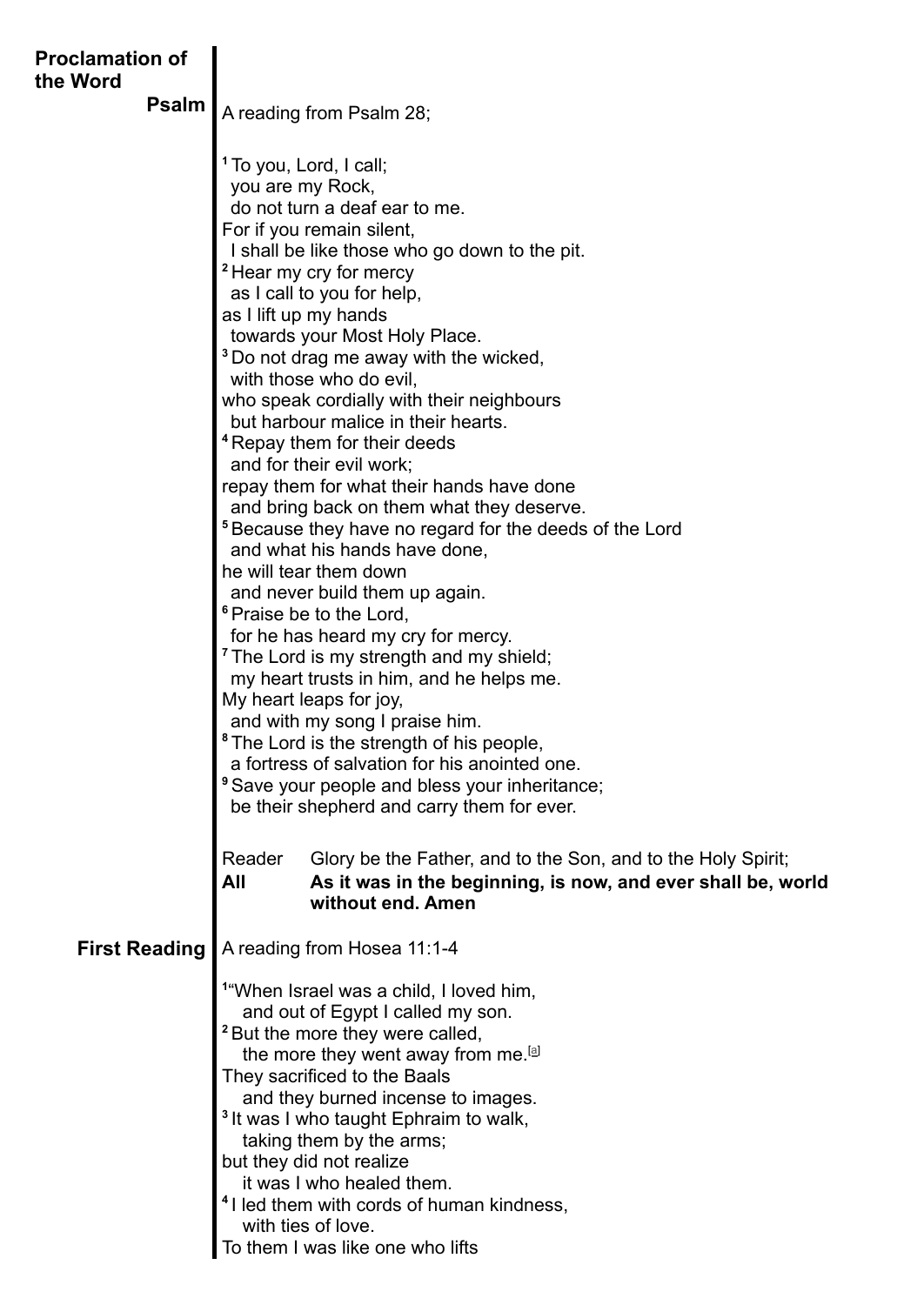|                                      | a little child to the cheek,<br>and I bent down to feed them. |                                                                                                                                                                                                                                                                                                                                                                                                                                                                                                                                             |
|--------------------------------------|---------------------------------------------------------------|---------------------------------------------------------------------------------------------------------------------------------------------------------------------------------------------------------------------------------------------------------------------------------------------------------------------------------------------------------------------------------------------------------------------------------------------------------------------------------------------------------------------------------------------|
|                                      | Leader<br>All                                                 | The word of the Lord;<br><b>Thanks be to God.</b>                                                                                                                                                                                                                                                                                                                                                                                                                                                                                           |
| <b>Musical Worship</b>               |                                                               | Alleluia (worthy is the lamb)<br><b>Holy Holy</b><br>Are You Lord God Almighty<br>Worthy is the Lamb<br>Worthy is the Lamb<br>You are Holy<br>Holy<br>Are You Lord God Almighty<br>Worthy is the Lamb<br>Worthy is the Lamb                                                                                                                                                                                                                                                                                                                 |
| <b>Second Reading</b>                |                                                               | A reading from Matthew 2.1-3, 7-8, 13-15<br><sup>1</sup> In the time of King Herod, after Jesus was born in Bethlehem of Judea, wise<br>men from the East came to Jerusalem, <sup>2</sup> asking, "Where is the child who has<br>been born king of the Jews? For we observed his star at its rising, and have<br>come to pay him homage." <sup>3</sup> When King Herod heard this, he was frightened,<br>and all Jerusalem with him;                                                                                                        |
|                                      |                                                               | <sup>7</sup> Then Herod secretly called for the wise men and learned from them the exact<br>time when the star had appeared. $8$ Then he sent them to Bethlehem, saying,<br>"Go and search diligently for the child; and when you have found him, bring me<br>word so that I may also go and pay him homage."                                                                                                                                                                                                                               |
|                                      | my son."                                                      | <sup>13</sup> Now after they had left, an angel of the Lord appeared to Joseph in a dream<br>and said, "Get up, take the child and his mother, and flee to Egypt, and remain<br>there until I tell you; for Herod is about to search for the child, to destroy<br>him." <sup>14</sup> Then Joseph got up, took the child and his mother by night, and went to<br>Egypt, <sup>15</sup> and remained there until the death of Herod. This was to fulfill what<br>had been spoken by the Lord through the prophet, "Out of Egypt I have called |
|                                      | Leader<br>All                                                 | The word of the Lord;<br><b>Thanks be to God.</b>                                                                                                                                                                                                                                                                                                                                                                                                                                                                                           |
| <b>Sermon</b>                        |                                                               | <b>Ben Tshin</b><br>Postulant Intern<br>You can also view our sermons again online at www.stmaryandstmartha.org                                                                                                                                                                                                                                                                                                                                                                                                                             |
|                                      |                                                               | Reflection/ Jerusalem the Golden played by Matthew Watterman                                                                                                                                                                                                                                                                                                                                                                                                                                                                                |
| <b>Confession of</b><br><b>Faith</b> | Leader<br>All                                                 | Do you believe and trust in God the Father?<br>I believe in God, the Father almighty, creator of heaven and<br>earth.                                                                                                                                                                                                                                                                                                                                                                                                                       |
|                                      | Leader<br>All                                                 | Do you believe and trust in his Son Jesus Christ?<br>I believe in Jesus Christ, his only Son, our Lord, who was<br>conceived by the Holy Spirit, born of the Virgin Mary, suffered<br>under Pontius Pilate, was crucified, died, and was buried; he<br>descend-ed to the dead. On the third day he rose again; he                                                                                                                                                                                                                           |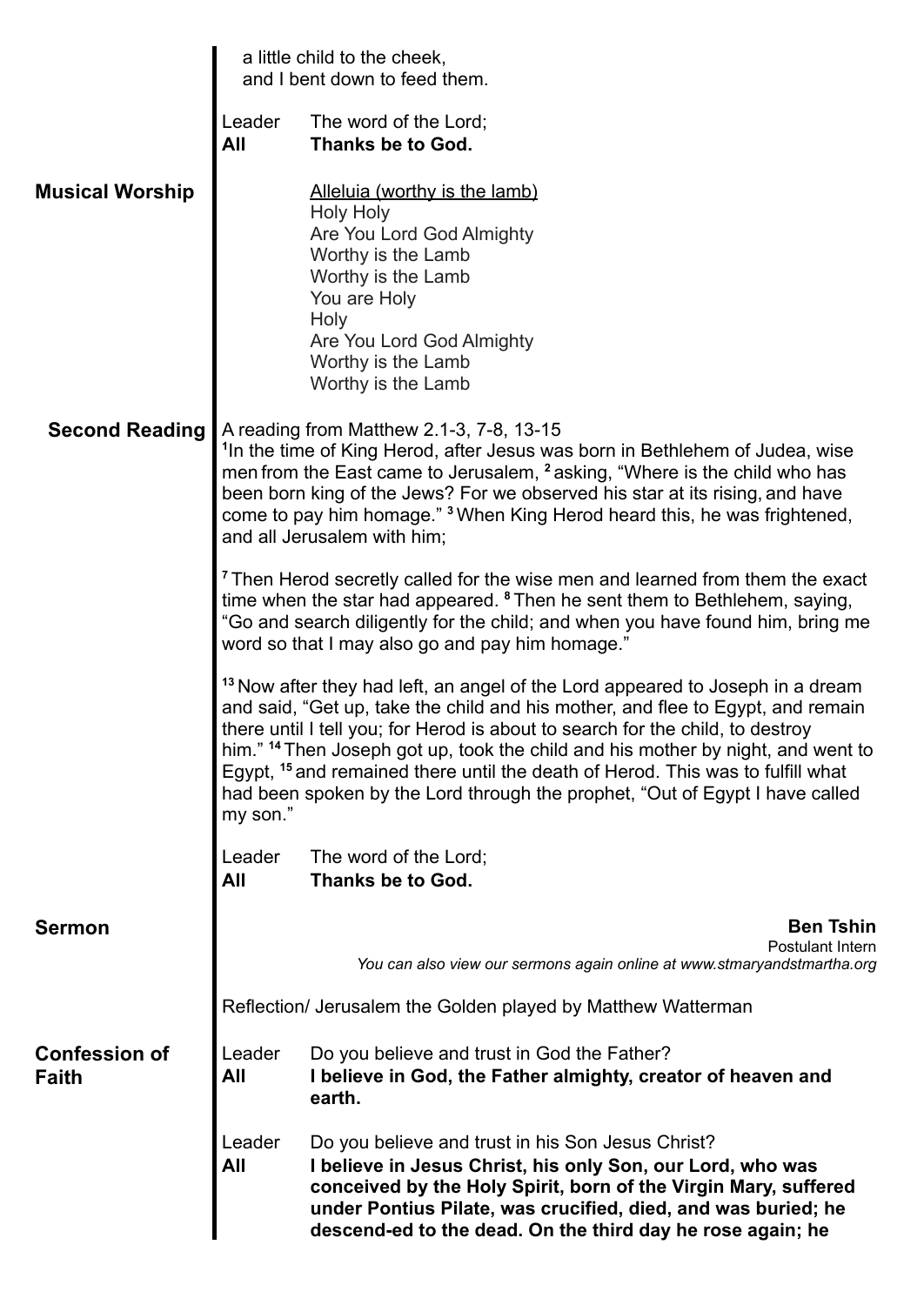| Do you believe and trust in the Holy Spirit?<br>Leader<br>I believe in the Holy Spirit, the holy catholic Church, the<br>All<br>communion of saints, the forgiveness of sins, the resurrection<br>of the body, and the life everlasting. Amen.<br>In our offertory we offer our praise and thanksgiving and the gifts of ourselves<br><b>Offertory</b><br>and our service to the glory of God. If you wish to financially support the<br>ongoing gospel ministry of St. Mary and St. Martha during this time you can find<br>options on our website at www.stmaryandstmartha.org/give.<br><b>Musical Worship</b><br><b>A Mighty Fortress</b><br>A mighty Fortress is our God,<br>A Bulwark never failing;<br>Our Helper He amid the flood<br>Of mortal ills prevailing:<br>For still our ancient foe<br>Doth seek to work us woe;<br>His craft and power are great,<br>And, armed with cruel hate,<br>On earth is not his equal.<br>If we in our own strength confide,<br>Our striving would be losing;<br>Were not the right Man on our side,<br>The Man of God's own choosing:<br>Dost ask who that may be?<br>Christ Jesus, it is He;<br>Lord of Host His Name,<br>From age to age the same,<br>And He must win the battle.<br>And though this world, with devils filled,<br>Should threaten to undo us,<br>We will not fear, for God hath willed<br>His truth to triumph through us:<br>A mighty Fortress is our God,<br>Who's kingdom is forever (repeat)<br>His Kingdom is forever (repeat)<br>If we in our own strength confide,<br>Our striving would be losing;<br>Gracious God, all things come from you and you teach us to be<br>Leader<br>generous with what we have. We pray that our gifts may be wisely<br>the glory of our Lord Jesus Christ.<br>All<br>Amen. |  | ascended into heaven, he is seated at the right hand of the<br>Father, and he will come to judge the living and the dead. |
|--------------------------------------------------------------------------------------------------------------------------------------------------------------------------------------------------------------------------------------------------------------------------------------------------------------------------------------------------------------------------------------------------------------------------------------------------------------------------------------------------------------------------------------------------------------------------------------------------------------------------------------------------------------------------------------------------------------------------------------------------------------------------------------------------------------------------------------------------------------------------------------------------------------------------------------------------------------------------------------------------------------------------------------------------------------------------------------------------------------------------------------------------------------------------------------------------------------------------------------------------------------------------------------------------------------------------------------------------------------------------------------------------------------------------------------------------------------------------------------------------------------------------------------------------------------------------------------------------------------------------------------------------------------------------------------------------------------------------------------------------------------------------------|--|---------------------------------------------------------------------------------------------------------------------------|
|                                                                                                                                                                                                                                                                                                                                                                                                                                                                                                                                                                                                                                                                                                                                                                                                                                                                                                                                                                                                                                                                                                                                                                                                                                                                                                                                                                                                                                                                                                                                                                                                                                                                                                                                                                                |  |                                                                                                                           |
|                                                                                                                                                                                                                                                                                                                                                                                                                                                                                                                                                                                                                                                                                                                                                                                                                                                                                                                                                                                                                                                                                                                                                                                                                                                                                                                                                                                                                                                                                                                                                                                                                                                                                                                                                                                |  |                                                                                                                           |
|                                                                                                                                                                                                                                                                                                                                                                                                                                                                                                                                                                                                                                                                                                                                                                                                                                                                                                                                                                                                                                                                                                                                                                                                                                                                                                                                                                                                                                                                                                                                                                                                                                                                                                                                                                                |  |                                                                                                                           |
|                                                                                                                                                                                                                                                                                                                                                                                                                                                                                                                                                                                                                                                                                                                                                                                                                                                                                                                                                                                                                                                                                                                                                                                                                                                                                                                                                                                                                                                                                                                                                                                                                                                                                                                                                                                |  | used for the ministry of the gospel and the relief of those in need for                                                   |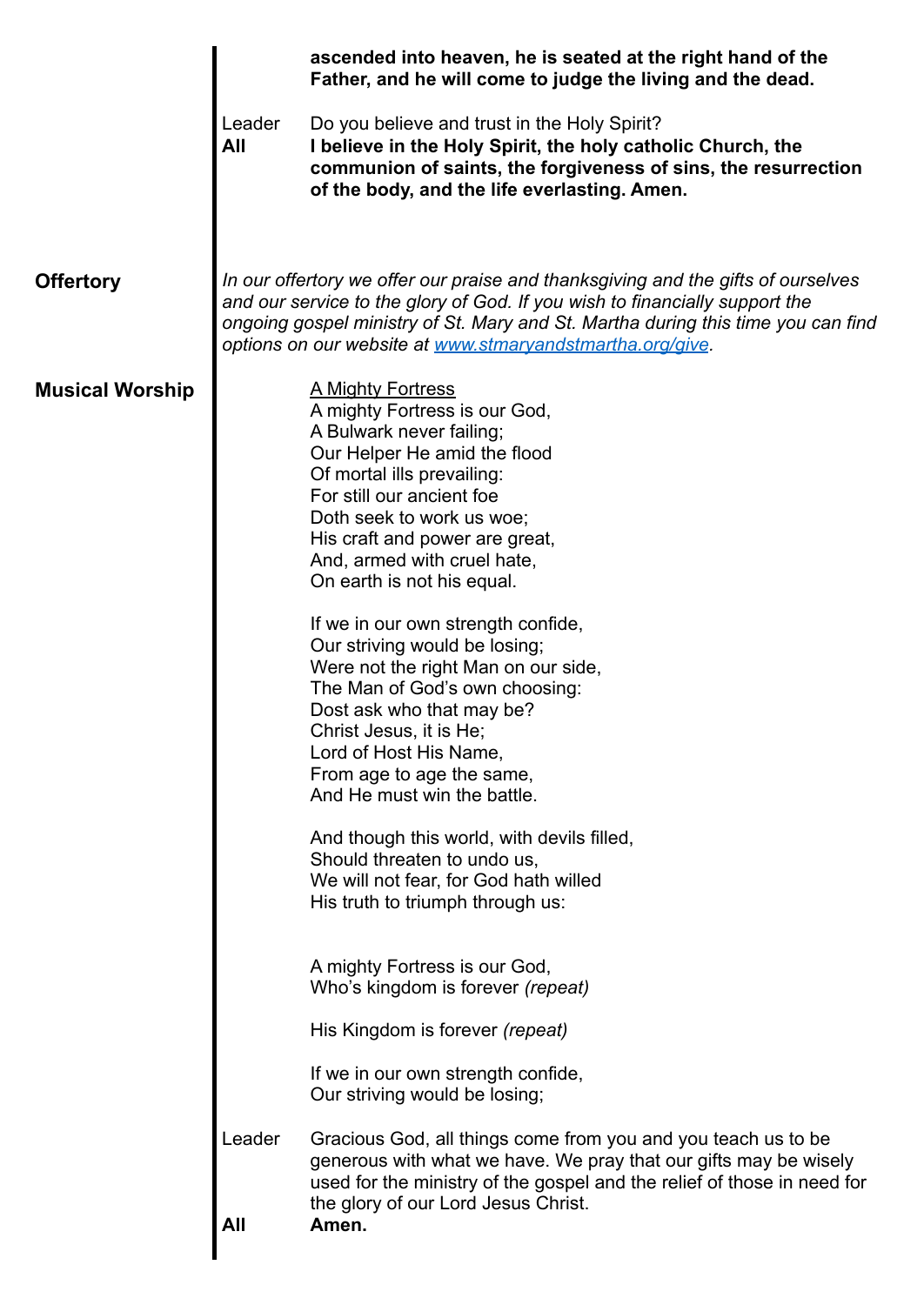| <b>The Doxology</b> |                         | Praise God from whom all blessings flow!<br>Praise Him all creatures here below!<br>Praise Him above ye heavenly host!<br>Praise Father, Son and Holy Ghost. Amen.                                                                                                                                                                                                                                                     |
|---------------------|-------------------------|------------------------------------------------------------------------------------------------------------------------------------------------------------------------------------------------------------------------------------------------------------------------------------------------------------------------------------------------------------------------------------------------------------------------|
| <b>Prayers</b>      | Leader<br>All<br>Leader | The Lord be with you;<br>And with your spirit.<br>Let us pray.                                                                                                                                                                                                                                                                                                                                                         |
|                     | Leader<br>All           | Lord, have mercy upon us.<br>Christ, have mercy upon us.                                                                                                                                                                                                                                                                                                                                                               |
| The Lord's Prayer   | Leader<br>All           | Lord, have mercy upon us.<br>Our Father who art in heaven, Hallowed be thy Name, Thy<br>kingdom come, Thy will be done, on earth as it is in heaven.<br>Give us this day our daily bread; And forgive us our trespasses,<br>As we forgive them that trespass against us; And lead us not<br>into temptation, but deliver us from evil. For thine is the<br>kingdom, the power, and the glory, For ever and ever. Amen. |
|                     | Leader<br>All           | O Lord, show your mercy upon us;<br>And grant us your salvation.                                                                                                                                                                                                                                                                                                                                                       |
|                     | Leader<br>All           | O Lord, save the Queen;<br>And mercifully hear us when we call to you.                                                                                                                                                                                                                                                                                                                                                 |
|                     | Leader<br>All           | Provide your Ministers with righteousness;<br>And make your chosen people joyful.                                                                                                                                                                                                                                                                                                                                      |
|                     | Leader<br>All           | O Lord, save your people;<br>And bless your inheritance.                                                                                                                                                                                                                                                                                                                                                               |
|                     | Leader<br>All           | Give peace in our time, O Lord;<br>And evermore mightily defend us.                                                                                                                                                                                                                                                                                                                                                    |
|                     | Leader<br>All           | O God, make clean our hearts within us;<br>And take not your Holy Spirit from us.                                                                                                                                                                                                                                                                                                                                      |
| <b>The Collects</b> | Leader<br>All           | Collect of the Day<br>Almighty God, send down upon your Church the riches of your Spirit,<br>and kindle in all who minister the gospel your countless gifts of<br>grace; through Jesus Christ our Lord.<br>Amen.                                                                                                                                                                                                       |
|                     | Leader<br>All           | <b>Collect for Peace</b><br>O God, the author of peace and lover of goodwill, the knowledge of<br>whom provides us eternal life, the service to whom makes us free:<br>defend us your humble servants in all assaults of our enemies; that,<br>trusting in your protection, we may not fear the power of any<br>adversaries; through the might of Jesus Christ our Lord.<br>Amen.                                      |
|                     |                         |                                                                                                                                                                                                                                                                                                                                                                                                                        |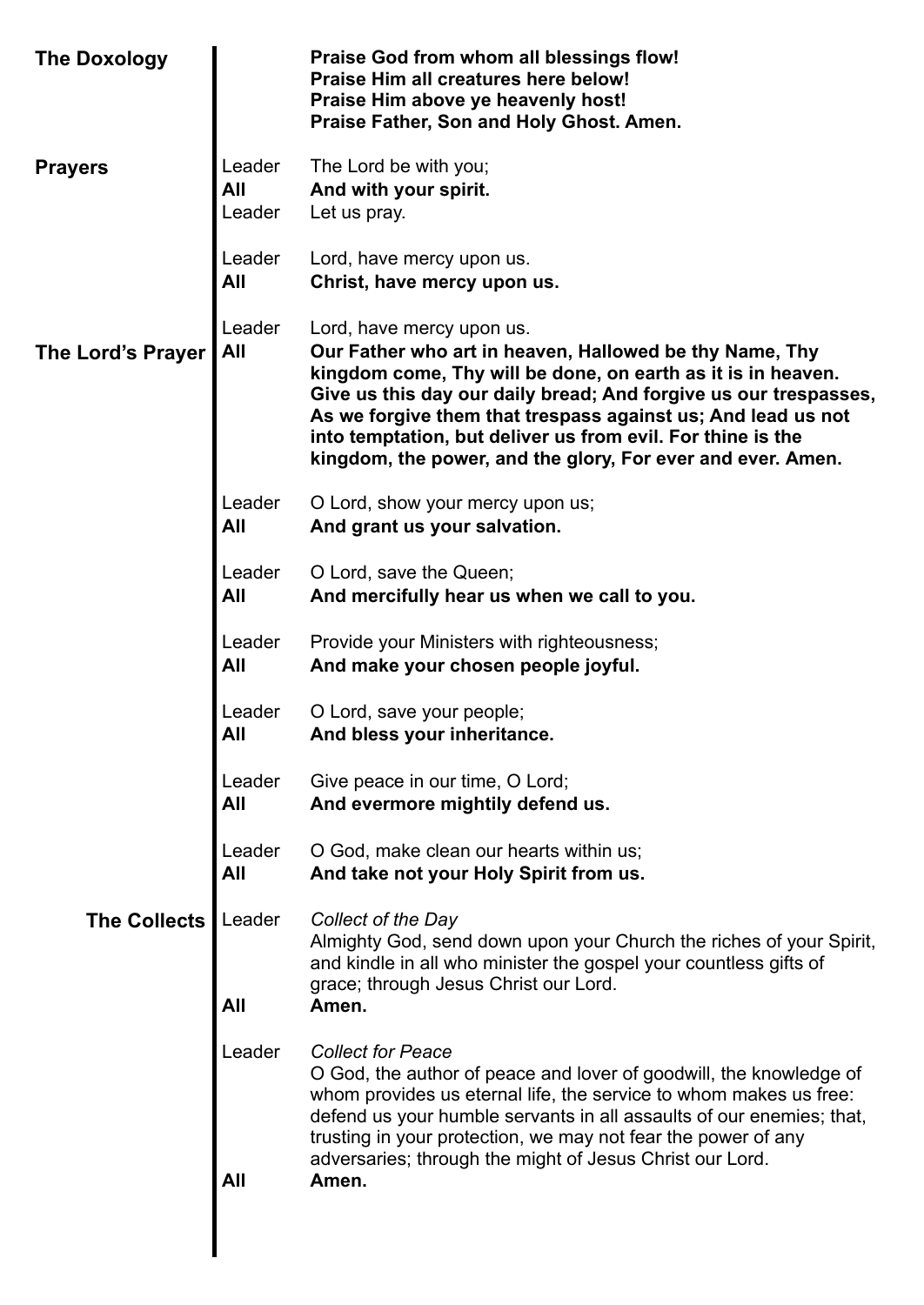|                        | Leader<br>All         | <b>Collect for Grace</b><br>O Lord our Heavenly Father, Almighty and Everlasting God, who has<br>safely brought us to the beginning of this day: Defend us with your<br>mighty power, and grant that this day we neither fall into any sin nor<br>run into any kind of danger; rather, govern and guide us at all times,<br>so that we may do always what is right in your sight; through Jesus<br>Christ our Lord.<br>Amen.                                                                                                                                                                                                                                                                                                                                                                      |
|------------------------|-----------------------|---------------------------------------------------------------------------------------------------------------------------------------------------------------------------------------------------------------------------------------------------------------------------------------------------------------------------------------------------------------------------------------------------------------------------------------------------------------------------------------------------------------------------------------------------------------------------------------------------------------------------------------------------------------------------------------------------------------------------------------------------------------------------------------------------|
| <b>Prayers of the</b>  |                       | Each Prayer will end with the following response:                                                                                                                                                                                                                                                                                                                                                                                                                                                                                                                                                                                                                                                                                                                                                 |
| <b>People</b>          | Prayer<br>Leader      | Lord, in your Mercy;                                                                                                                                                                                                                                                                                                                                                                                                                                                                                                                                                                                                                                                                                                                                                                              |
|                        | All                   | Hear our prayer.                                                                                                                                                                                                                                                                                                                                                                                                                                                                                                                                                                                                                                                                                                                                                                                  |
|                        | Prayer<br>Leader      | Almighty God, you have given us grace at this time to bring before<br>you our common supplications, and you have promised that when<br>two or three are gathered together in your name you will grant their<br>requests. So, Lord, fulfil now the desires and prayers of your people<br>in ways and to degrees that are best for us, granting us in this world<br>knowledge of your truth and in the world to come life everlasting.                                                                                                                                                                                                                                                                                                                                                              |
|                        | All                   | Amen.                                                                                                                                                                                                                                                                                                                                                                                                                                                                                                                                                                                                                                                                                                                                                                                             |
| <b>Closing Prayer</b>  | Leader<br>All         | Holy and ever-living God, by your power we are created and by your<br>love we are redeemed; Guide and strengthen us by your Spirit, that<br>we may give ourselves this coming week to your service, and live in<br>love to one another and to you, through Jesus Christ our Lord.<br>Amen.                                                                                                                                                                                                                                                                                                                                                                                                                                                                                                        |
| Announcements          |                       |                                                                                                                                                                                                                                                                                                                                                                                                                                                                                                                                                                                                                                                                                                                                                                                                   |
| <b>Closing Worship</b> | <b>Music</b><br>Words | <b>Come Thou Font</b><br>Come Thou fount of every blessing<br>Tune my heart to sing Thy grace<br>Streams of mercy never ceasing<br>Call for songs of loudest praise<br>Teach me some melodious sonnet<br>Sung by flaming tongues above<br>Praise the mount, I'm fixed upon it<br>Mount of Thy redeeming love<br>Here I raise my Ebenezer<br>Here by Thy great help I've come<br>And I hope by Thy good pleasure<br>Safely to arrive at home<br>Jesus sought me when a stranger<br>Wandering from the fold of God<br>He to rescue me from danger<br>Interposed His precious blood<br>Oh, that day when freed from sinning<br>I shall see Thy lovely face<br>Clothed then in blood washed linen<br>How I'll sing Thy sovereign grace<br>Come my Lord, no longer tarry<br>Take my ransomed soul away |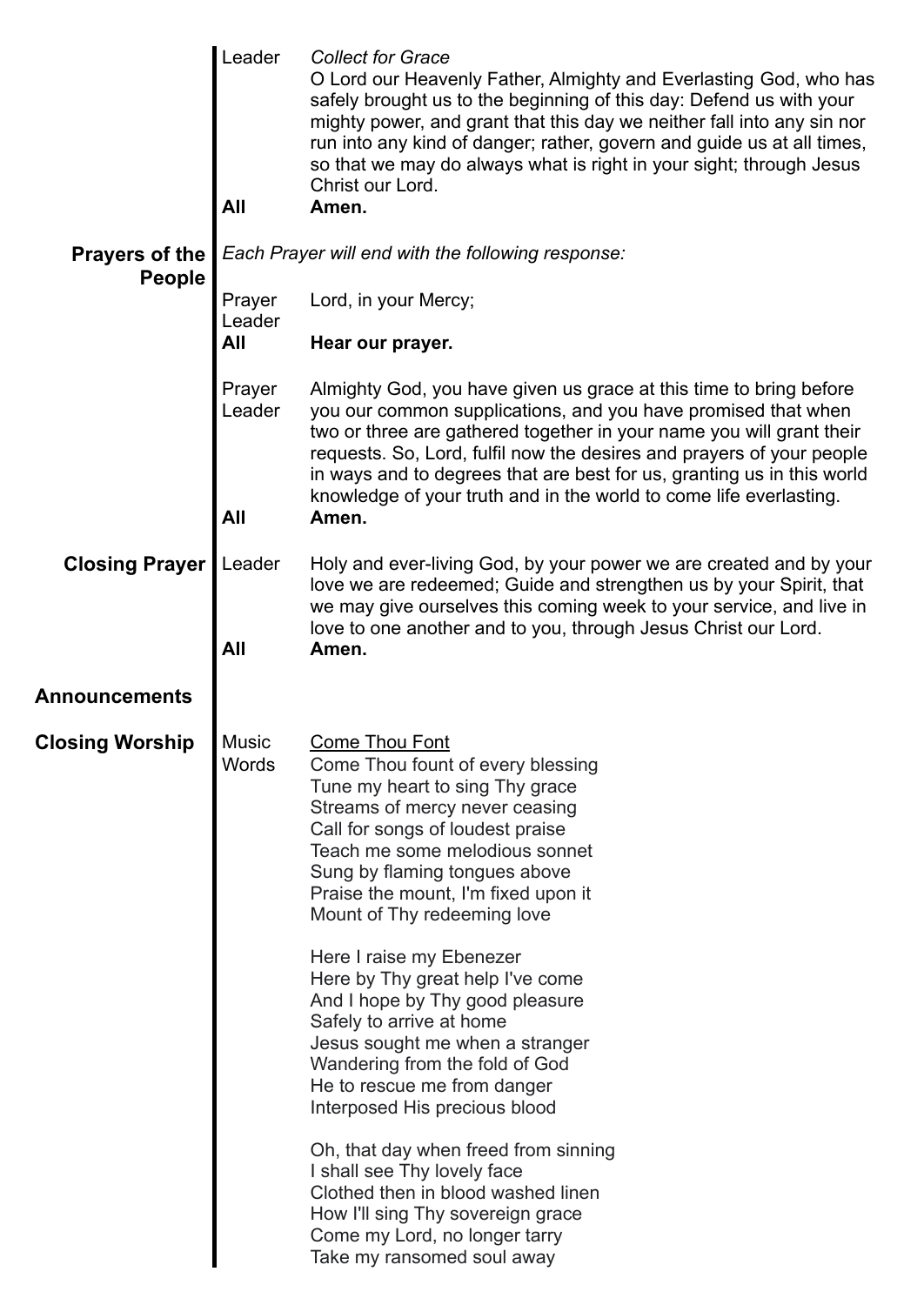|                     |        | Send Thine angels now to carry<br>Me to realms of endless days                                                                                                                                                                                                                  |
|---------------------|--------|---------------------------------------------------------------------------------------------------------------------------------------------------------------------------------------------------------------------------------------------------------------------------------|
|                     |        | Oh, to grace how great a debtor<br>Daily I'm constrained to be<br>Let Thy goodness like a fetter<br>Bind my wandering heart to Thee<br>Prone to wander, Lord I feel it<br>Prone to leave the God I love<br>Here's my heart, oh take and seal it<br>Seal it for Thy courts above |
| <b>The Blessing</b> | Leader | May the Lord bless and keep us. May the Lord make his face to<br>shine upon us, and be gracious to us. May the Lord lift up his<br>countenance upon us and give us his peace.                                                                                                   |
|                     | All    | Amen                                                                                                                                                                                                                                                                            |

*All of our music and hymns are reprinted under OneLicense.net A-725588.*

## **In our prayers this week:**

**The Anglican Communion** The Anglican Church of Papua and New Guinea

#### **The Anglican-Lutheran Cycle of Prayer**

**ACC** The Rt. Rev. David Greenwood, Bishop, and the clergy and people of the Diocese of Athabasca

**ELCIC** The congregations of the southern area of the Saskatchewan Synod.

# **Diocese of Toronto**

Nottawasaga Deanery

## **Social Justice and Advocacy Committee**

The clergy and people of St Jude, Bramalea North; St Jude, Wexford; St Luke, East York and their outreach activities

## **The Church of St Mary and St Martha**

Parish Cycle: Jennifer Montague; Collean Mottley; Theresa Nash and Shanice Lett

#### **Clergy**

The Rt Rev Andrew Asbil, Bishop of Toronto - 416 363 6021

The Most Rev Anne Germond, Metropolitan of the Province of Ontario

The Rev Mark Regis, Priest in Charge mark@stmaryandstmartha.org / 647 272 4574

Matthew Waterman, Children/Youth Pastor & Digital Media Coordinator matthew@stmaryandstmartha.org

> Sonya Lawley, Lay Pastoral Associate sonya@stmaryandstmartha.org

> > Ben Tshin, Postulant Intern ben@stmaryandstmartha.org

#### **Wardens**

Sandra Lewis, People's Warden 416 241 4528 / Carol Lewis, Rector's Warden